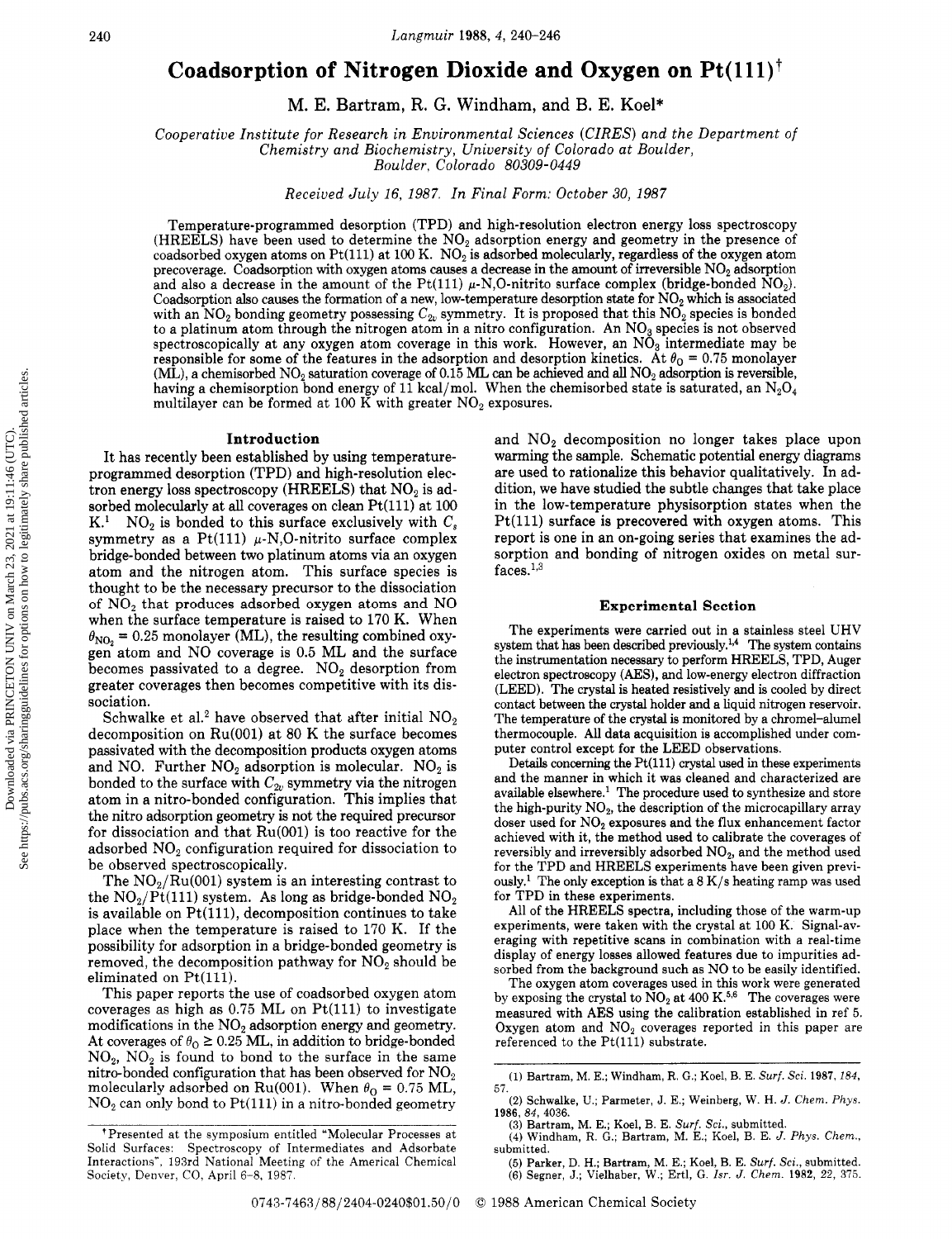

**Figure 1.**  $NO<sub>2</sub>$  uptake curves for several oxygen atom precoverages on  $Pt(1\bar{1}1)$  at 100 K. The curves are derived from integrated thermal desorption data. A dramatic precursor effect dominates the  $NO<sub>2</sub>$  uptake in all cases, and the  $N\hat{O}_2$  initial sticking coefficient is independent of the surface oxygen coverage.

### Results

Temperature-Programmed Desorption and  $NO<sub>2</sub>$ Uptake. TPD experiments were performed as <sup>a</sup> function of  $NO<sub>2</sub>$  exposure at 100 K with several precoverages of oxygen atoms on Pt(111). Chemisorbed  $NO<sub>2</sub>$  was formed from low exposures of  $NO<sub>2</sub>$ . The desorption of  $NO<sub>2</sub>$  from this state followed first-order kinetics and was detected by monitoring mass 46. This provided <sup>a</sup> measure of reversibly adsorbed  $NO<sub>2</sub>$ . Irreversibly adsorbed  $NO<sub>2</sub>$  decomposed to NO and oxygen atoms. Monitoring mass 30 for  $\rm NO$  during TPD provided a measure of  $\rm NO_2$  irreversible adsorption. The desorption of  $O<sub>2</sub>$  from oxygen atom recombination on the surface took place at temperatures well above the desorption states for  $\overline{NO}$  and  $\overline{NO}_2$ .  $O_2$  desorption was detected by monitoring mass 32. The oxygen atoms resulting from irreversible  $NO<sub>2</sub>$  adsorption did not create any new features in the  $O<sub>2</sub>$  desorption spectra that have been reported for high oxygen atom coverages on  $\rm Pt(111).^5$  Physisorbed  $\rm N_2O_4$  multilayers were formed from higher exposures of  $\text{NO}_2$ .<sup>1</sup> But only mass 46 was observed during desorption from the multilayer. Desorption from the chemisorbed  $NO<sub>2</sub>$  and physisorbed  $N<sub>2</sub>O<sub>4</sub>$  states can be distinguished, however, by the lower desorption temperature of  $NO<sub>2</sub>$  from the physisorbed state. Physisorbed states of  $N_2O_4$  are removed by heating to 170 K. The assignments of the  $NO<sub>2</sub>$  and  $N<sub>2</sub>O<sub>4</sub>$  species in the two states are supported by HREELS results, which will be discussed in the next subsection.

The results of each set of TPD experiments are summarized by using the integrated thermal desorption data to construct the uptake curves shown in Figure 1. Each curve that ends as <sup>a</sup> horizontal line in Figure <sup>1</sup> represents the sum of reversibly and irreversibly chemisorbed  $NO<sub>2</sub>$ for <sup>a</sup> given oxygen atom precoverage. The straight line that is common to each of the uptake curves and which extends above the uptake curve for chemisorption on the clean surface represents the amount of  $NO<sub>2</sub>$  adsorbed in both the chemisorbed and physisorbed states as <sup>a</sup> function of exposure. The data points used to construct the upper portion of this line have been left out of the figure for clarity. The fact that this line is common to each uptake curve indicates that the sticking coefficient for  $NO<sub>2</sub>$  is the same for chemisorption as it is for physisorption. It also indicates that the  $NO<sub>2</sub>$  initial sticking coefficient is constant and independent of the preadsorbed oxygen atom coverage. The initial slope of each curve matches the slope of the curve for the clean  $Pt(111)$  surface, determined previously to represent a sticking coefficient of unity.<sup>1</sup> The high sticking coefficient and the shape of the uptake curve



Figure 2. Saturation coverages of chemisorbed  $NO<sub>2</sub>$  as a function of oxygen atom precoverage on Pt(lll). The amount of irreversibly adsorbed  $NO<sub>2</sub>$  decreases to zero when the precoverage of oxygen atoms reaches 0.45 ML.

have been attributed for Pt(111) to the existence of precursor states that can be populated with <sup>a</sup> high probability due to the availability of <sup>a</sup> large number of short-lived adsorption intermediates for  $NO<sub>2</sub>$ .<sup>1</sup> Considering that oxygen atoms are present on the surface, an important factor in the adsorption kinetics may be the formation of an  $NO<sub>3</sub>$ intermediate. This subject will be treated in greater detail in the Discussion section.

For the  $\text{NO}_2$  uptake curve at  $\theta_0 = 0.75 \text{ ML}$ , the initial slope and the saturation chemisorption coverage are both the same whether adsorption takes place at 100 or <sup>170</sup> K. Exposures at 170 K were performed to remove the possibility of any features of physisorbed layers being included in the integration. Besides having the same initial sticking coefficients of unity, the  $\theta_{0} = 0.75$  ML and the clean uptake curves also have similar functional forms versus exposure with relatively abrupt breakpoints. This allowed the other curves in Figure <sup>1</sup> to be adequately characterized by determining the onset of the multilayer formation for each oxygen coverage.

It is clear from Figure <sup>1</sup> that the saturation coverage of chemisorbed  $NO<sub>2</sub>$  decreases as the oxygen atom precoverage increases. The specific dependence is shown in Figure <sup>2</sup> to be the result of two effects by plotting the amount of  $NO<sub>2</sub>$  that is irreversibly and reversibly adsorbed, in addition to the total chemisorbed coverage, as <sup>a</sup> function of oxygen atom precoverage. Up to precoverages of  $\theta_0$  = 0.45  $\tilde{ML}$ , NO<sub>2</sub> uptake and the amount of irreversibly adsorbed  $NO<sub>2</sub>$  are reduced linearly. We attribute this to simple site-blocking by oxygen atoms on the surface. The slope of these lines implies that one adsorbed  $NO<sub>2</sub>$  is eliminated for every preadsorbed oxygen atom. This is in contrast to the amount of  $NO<sub>2</sub>$  that is reversibly adsorbed. At least 0.1 ML of  $NO<sub>2</sub>$  is reversibly adsorbed for each saturation  $NO<sub>2</sub>$  coverage, reaching a maximum of 0.15 ML on the oxygen-saturated surface. Thus, this state is largely independent of oxygen atom precoverage. The HREELS spectra will be used in the next subsection to show that nitro-bonded NO<sub>2</sub> populates this state at  $\theta_0 = 0.25$  ML and above. Thus, nitro-bonded NO<sub>2</sub> becomes an adsorption alternative that allows the surface to be populated by  $NO<sub>2</sub>$ at oxygen atom coverages where the uptake of bridgebonded  $NO<sub>2</sub>$  would otherwise be expected to go to zero. If the coadsorbed oxygen atoms that result from  $NO<sub>2</sub>$ decomposition during TPD are considered, then the total oxygen atom coverage including preadsorbed oxygen atoms is essentially constant up to an oxygen precoverage of 0.45 ML. Above this value, where essentially no  $NO<sub>2</sub>$  decom-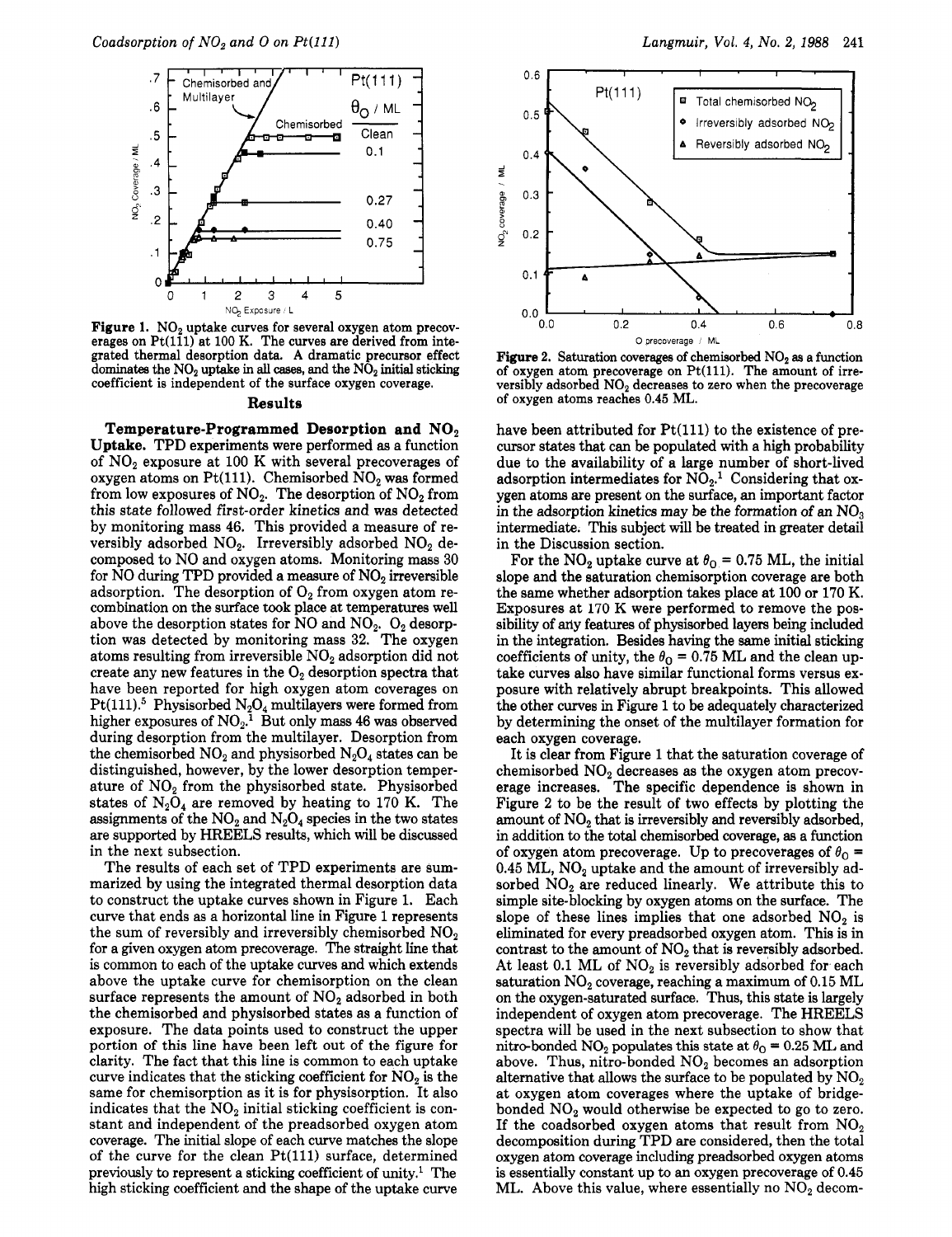

Figure 3.  $NO<sub>2</sub>$  and NO desorption spectra resulting from oxygen atom precovered Pt(111) exposed to 0.35 langmuir of  $NO<sub>2</sub>$  at 100 K. This exposure provides the same initial coverage of  $\text{NO}_2$  for each experiment.

position takes place, the oxygen atom coverage is due only to the oxygen atoms that are preadsorbed.

It can be seen from Figure <sup>1</sup> that exposures below 0.75 langmuir provide the same amount of chemisorbed  $NO<sub>2</sub>$ regardless of the amount of preadsorbed oxygen that is on the surface. Using <sup>a</sup> constant exposure of 0.35 langmuir for <sup>a</sup> series of TPD experiments as <sup>a</sup> function of oxygen atom precoverage provides <sup>a</sup> point that is common to each uptake curve. These desorption spectra show in Figure <sup>3</sup> the manner in which the energetics of the desorption states for  $NO<sub>2</sub>$  change as a function of oxygen atom precoverage. No desorption of  $NO<sub>2</sub>$  is seen on the clean Pt-(111) surface from an  $NO<sub>2</sub>$  exposure of 0.35 langmuir.<sup>1</sup> When  $\theta_0 = 0.3$  ML, some reversible adsorption of NO<sub>2</sub> is observed at 310 K. This corresponds to an activation energy for desorption of <sup>19</sup> kcal/mol and is similar to that observed for  $NO<sub>2</sub>$  exposures of 1.5 langmuir and greater on clean Pt $(111)$ . At 0.4 ML of oxygen atoms, a greater amount of  $NO<sub>2</sub>$  is reversibly adsorbed with a decrease in the activation energy for desorption. By 0.5 ML of oxygen atoms however, the amount of  $NO<sub>2</sub>$  that desorbs from this state is diminished, and desorption from <sup>a</sup> new state is seen at <sup>180</sup> K. When the surface is saturated with oxygen atoms at  $\theta_{0}$  = 0.75 ML, the high-temperature desorption state of  $NO<sub>2</sub>$  is absent and the low-temperature desorption state is populated to <sup>a</sup> greater extent. It is saturated by 1.1 langmuir of  $NO<sub>2</sub>$ . Desorption from this state takes place with first-order kinetics and  $E_a = 11$  kcal/mol. The high-temperature tail for this desorption may be the result of the low degree of order of the oxygen-saturated Pt(lll) surface and/or some interconversion of the two  $NO<sub>2</sub>$  states.

Directly associated with these changes in the desorption kinetics for molecular  $NO<sub>2</sub>$  is the reduction in the amount of  $NO<sub>2</sub>$  that is dissociated to oxygen atoms and  $NO$  upon warming. This can be seen in Figure <sup>3</sup> from the decrease in the amount of NO that desorbs as the oxygen atom precoverage increases. When  $\theta_0 = 0.75$  ML, no NO desorbs, signifying that all  $NO<sub>2</sub>$  adsorption is reversible. The energy of activation for the first-order desorption of NO shown in Figure <sup>3</sup> decreases continuously with increasing oxygen atom coverage in <sup>a</sup> similar way to that seen previously for NO desorbing from  $Pt(111)$  when coadsorbed with other electronegative coadsorbates. $1,7,8$ 

When the surface saturated with oxygen atoms is given further exposures to  $\rm NO_2$ , two more low-temperature  $\rm NO_2$ desorption states are populated. HREELS spectra show that these states are populated by an  $N_2O_4$  physisorbed species. The vibrational spectra are discussed in the next



**Figure 4.** NO<sub>2</sub> desorption spectra from oxygen atom saturated Pt(111) for several  $NO<sub>2</sub>$  exposures at 100 K. By 3.3 langmuirs, the zero-order desorption of  $NO<sub>2</sub>$  from an  $N<sub>2</sub>O<sub>4</sub>$  multilayer begins with an onset at <sup>120</sup> K. Exposures less than this are associated with first-order desorption from <sup>a</sup> physisorbed state with <sup>a</sup> peak maximum at <sup>155</sup> K that is distinctly different from the chemisorbed state at 175 K.



**Figure 5.** NO<sub>2</sub> desorption spectra from several  $N_2O_4$  multilayer coverages on bridge-bonded  $NO<sub>2</sub>$ -saturated Pt(111). Saturation of <sup>a</sup> zero-order desorption state at 12.5 langmuirs is followed by desorption from <sup>a</sup> different zero-order desorption state.

subsection. The first state is populated by  $NO<sub>2</sub>$  exposures greater than 1.1 langmuirs. The desorption of  $N\tilde{O}_2$  from this state at 155 K follows first-order kinetics and is shown in detail on the right-hand side of Figure 4. The left-hand side of Figure <sup>4</sup> shows that this state is saturated by approximately 3.3 langmuirs of  $NO<sub>2</sub>$ . At this exposure a second  $NO<sub>2</sub>$  desorption state begins to form. The desorption takes place with zero-order kinetics with an onset of <sup>120</sup> K. The double peak seen in the desorption spectrum that corresponds to the 4.4-langmuir exposure is reproducible and suggests the possibility that the two physisorption states may become populated competitively at this coverage. Considering that the chemisorbed state is saturated by 1.1 langmuirs and that the multilayer begins at an exposure of approximately 3.3 langmuirs, the  $NO<sub>2</sub>$  exposure difference of 2.2 langmuirs is required to saturate the <sup>155</sup> K first-order desorption state. Since the N02 sticking coefficient is unity, this exposure indicates

<sup>(7)</sup> Gorte, R. J.; Schmidt, L. D.; Surf. Sci. 1981, 111, 260. (8) Bartram, M. E.; Windham, R. G.; Koel, B. E.  $Surf.$  Sci., submitted.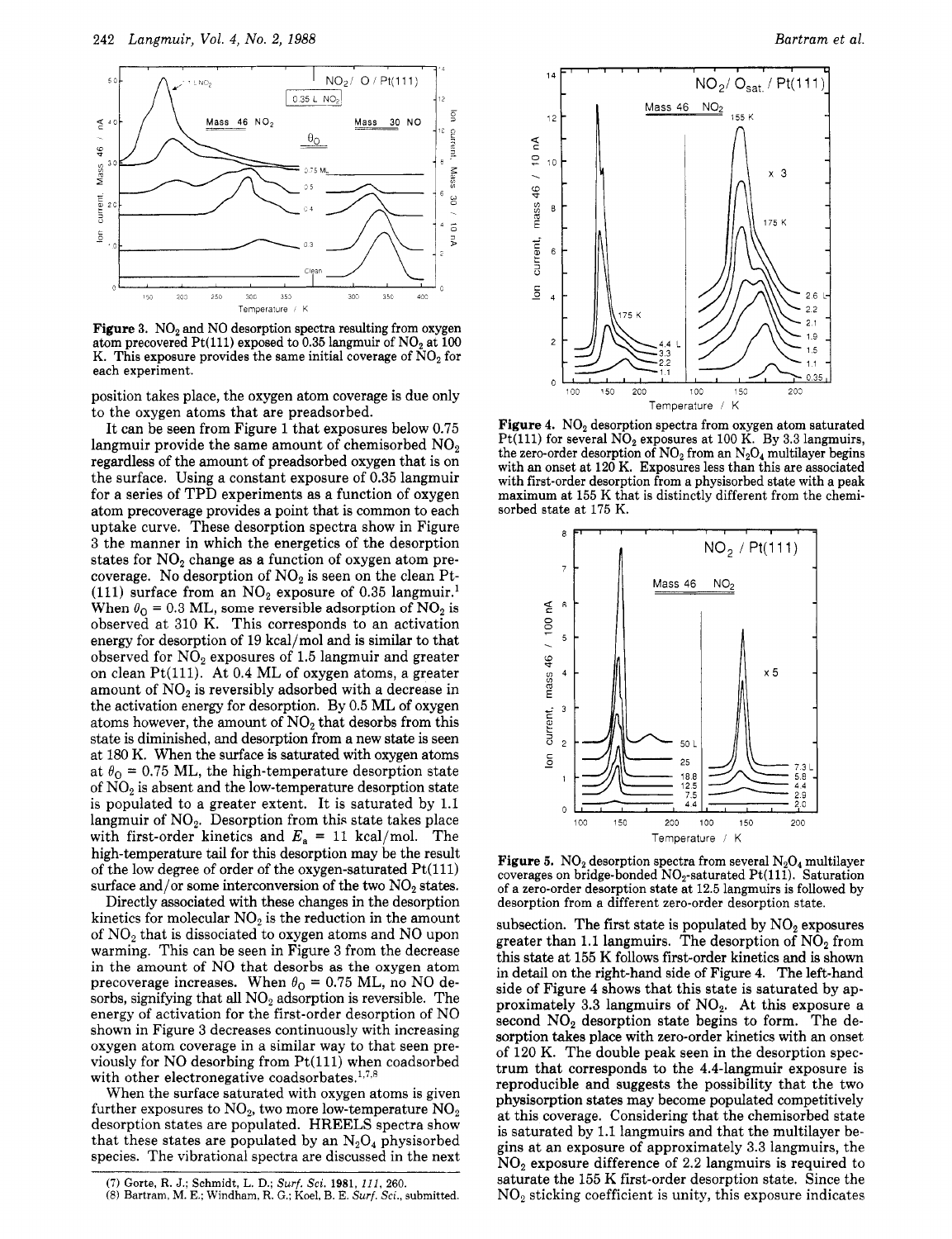

**Figure 6.** HREELS spectra for  $NO<sub>2</sub>$  adsorbed at 170 K with increasing amounts of oxygen atoms on  $Pt(111)$ .

that an  $N_2O_4$  coverage on the order of 0.25 ML is associated with this desorption state.

The desorption spectra of  $NO<sub>2</sub>$  from  $N<sub>2</sub>O<sub>4</sub>$  on oxygen atom saturated  $Pt(111)$  are uniquely different from the desorption spectra of  $NO<sub>2</sub>$  from  $N<sub>2</sub>O<sub>4</sub>$  observed on the bridge-bonded  $NO<sub>2</sub>$ -saturated  $Pt(111)$  surface (in the absence of coadsorbed oxygen atoms) that are shown in Figure 5. This difference may be due to the existence of metastable  $NO<sub>3</sub>$ . In Figure 5, two physisorbed  $NO<sub>2</sub>$  desorption states other than the  $NO<sub>2</sub>$  chemisorbed state can also be populated. However, neither of these desorbs with first-order kinetics. The right-hand side of Figure <sup>5</sup> shows that the first of these states begins to be populated by 2.6 langmuirs of  $NO<sub>2</sub>$  with an onset of 125 K. The overlap of the leading edges of the desorption curves from greater coverages of  $NO<sub>2</sub>$  make it clear that desorption of  $NO<sub>2</sub>$  from this state is governed by zero-order kinetics. As shown on the left side of Figure 5, saturation is reached at about 12.5 langmuirs. The  $NO<sub>2</sub>$  exposure difference of 9.6 langmuirs that is necessary for saturation implies that approximately 1 ML of  $N_2O_4$  populates this state. At this point the zero-order desorption of  $NO<sub>2</sub>$  from a second state begins at an onset of 120 K. This multilayer of  $N_2O_4$  can be populated without limit with greater exposures of  $NO<sub>2</sub>$ . The desorption of  $NO<sub>2</sub>$  at 180 K has been noted previ- $\text{ously,}$ <sup>1</sup> but the origin of this state is not understood.

High-Resolution Electron Energy Loss Spectroscopy. The dependence of the chemisorbed  $NO<sub>2</sub>$  bonding geometry on oxygen atom coverage was explored in <sup>a</sup> series of HREELS experiments. The population of physisorption states was avoided by carrying out the  $NO<sub>2</sub>$  exposures at <sup>170</sup> K. The spectra are shown in Figure 6. Energy losses at 460 cm-1 are due to the Pt-0 stretch for preadsorbed oxygen atoms. $5,9$ 

On the clean  $Pt(111)$  surface in Figure 6, losses are seen that are due to a Pt(111)  $\mu$ -N,O-nitrito surface complex possessing  $C_s$  symmetry (bridge-bonded  $NO_2$ ) that has been reported previously.<sup>1</sup> The ONO asymmetric stretch occurs at 1560 cm"1, the ONO symmetric stretch at 1180  $cm^{-1}$ , the ONO bend at 795  $cm^{-1}$ , and the Pt-molecule stretch at  $295 \text{ cm}^{-1}$ . The high-frequency loss at  $1740 \text{ cm}^{-1}$ 

Table I. Vibrational Frequencies (cm<sup>-1</sup>) of Nitro-Bonded  $NO<sub>2</sub>$  on O-Saturated Pt(111) Compared to Gas-Phase  $NO<sub>2</sub>$ <sup>16</sup> the Free Nitrite Ion Found in  $\text{NaNO}_2$ ,<sup>10</sup> and Nitro-Bonded

| $NO2$ in a Pt Coordination Compound <sup>10</sup> |                                   |                     |                 |                   |                                  |
|---------------------------------------------------|-----------------------------------|---------------------|-----------------|-------------------|----------------------------------|
| mode                                              | $NO_2/O/$<br>Pt(111) <sup>a</sup> | NO <sub>2</sub> (g) | NO <sub>2</sub> | $Pt(NO_2)_4^{2-}$ | NO <sub>2</sub> /<br>$Ru(001)^b$ |
| $\delta\, \text{NO}_2\ \text{(bend)}$             | 795                               | 750                 | 830             | 838-845           | 780                              |
| $\nu_{\rm s}$ ONO (sym<br>stretch)                | 1270                              | 1318                | 1335            | 1344-1392         | 1300                             |
| $\nu_a$ ONO (asym<br>stretch)                     |                                   | 1618                | 1250            | 1415-1440         |                                  |

<sup>a</sup> This work.  $bNO_2$  coadsorbed with NO and O on Ru(001).<sup>2</sup>



**Figure 7.** HREELS spectra for increasing  $NO<sub>2</sub>$  exposures to oxygen atom saturated Pt(111) at 100 K.

is due to the stretch of <sup>a</sup> top-site bonded coadsorbed NO impurity. The loss due to this impurity is present in each of the spectra and shifts to <sup>a</sup> higher frequency with increasing amounts of coadsorbed oxygen atoms.<sup>8</sup> The frequency of the Pt-NO stretch when NO is coadsorbed with oxygen atoms is at  $265 \text{ cm}^{-1}$ .

When  $NO<sub>2</sub>$  is adsorbed with an increasing amount of oxygen atoms on Pt(lll), <sup>a</sup> loss due to <sup>a</sup> new species grows in at 1270 cm<sup>-1</sup> while the losses due to bridge-bonded  $NO<sub>2</sub>$ become less intense. At intermediate oxygen atom coverages, therefore, two  $NO<sub>2</sub>$  adsorption isomers are present at the same time. On the surface saturated with oxygen atoms at  $\theta_0 = 0.75$  ML, energy losses having the frequencies associated with the ONO asymmetric and symmetric stretches of bridge-bonded  $NO<sub>2</sub>$  are present with only minimal intensity. The HREELS spectrum of this surface indicates that  $NO<sub>2</sub>$  is adsorbed in a geometry that is distinctly different from that found on the clean  $Pt(111)$ surface. This is consistent with the TPD results which show that  $NO<sub>2</sub>$  is only reversibly adsorbed on the oxygen-saturated surface. The energy loss at  $1270 \text{ cm}^{-1}$  is in the frequency range seen for the ONO symmetric stretch in a number of transition-metal  $NO<sub>2</sub>$  coordination compounds10 and is of <sup>a</sup> similar frequency at the same mode for  $\text{NO}_2$  adsorbed in a nitro configuration with  $C_{2v}$  sym- $\text{metry on } \text{Ru}(001).^{2}$  These vibrational frequencies are given in Table I for comparison.

All of the peaks were attenuated in off-specular scans, and no other modes were observed. Therefore, all of the

(10) Hitchman, M. A.; Rowbottom, G. L. Coord. Chem. Rev. 1982, 42, 55.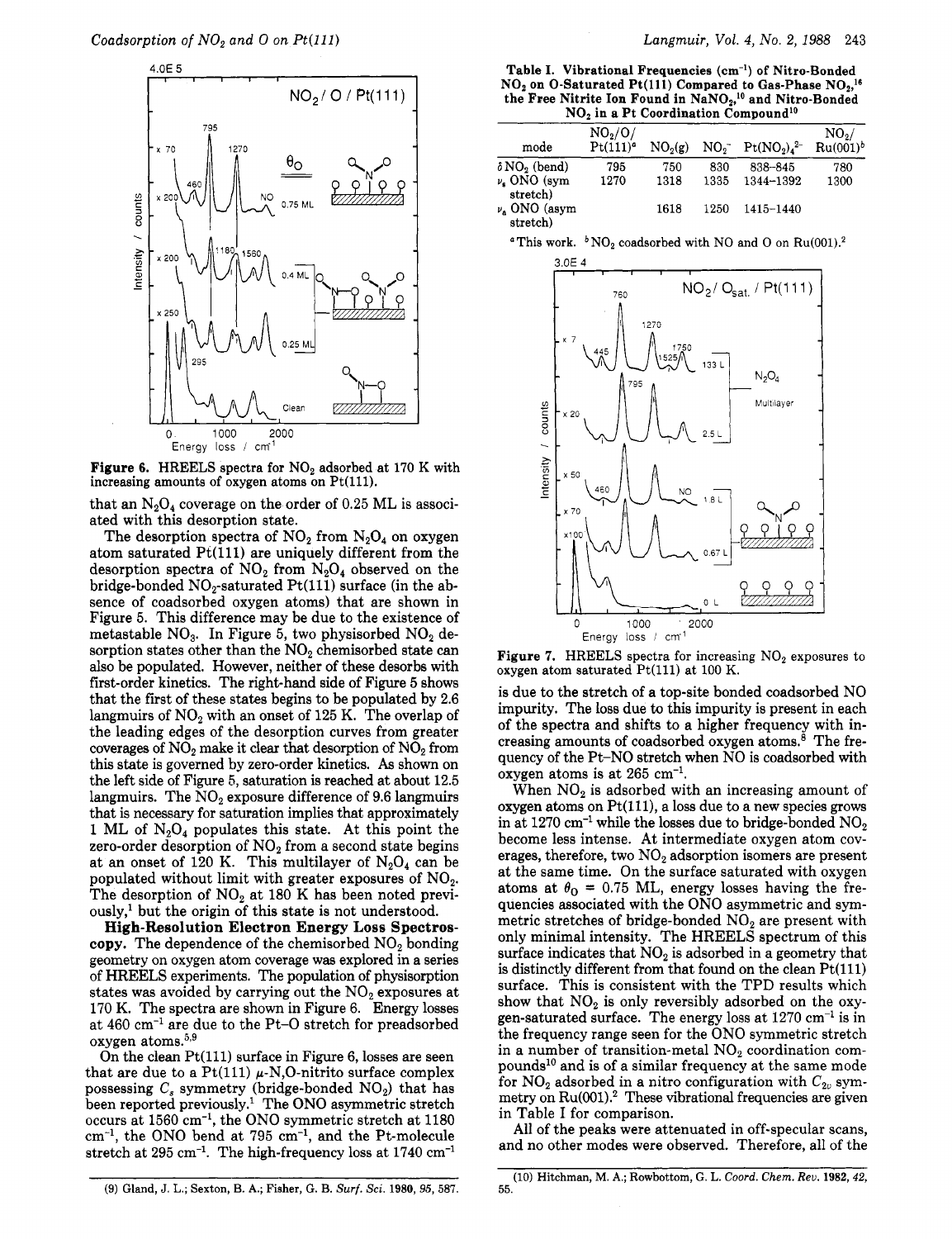

Figure 8. HREELS warm-up experiments for the oxygen atom saturated Pt(111) surface after a 133-langmuir  $NO<sub>2</sub>$  exposure at 100 K.

observed losses in Figure <sup>6</sup> are due to dipole scattering. In accordance with the surface dipole-selection rule,  $11,\overline{1}2$ the disappearance of the asymmetric ONO stretching mode is associated with the adsorption of  $NO<sub>2</sub>$  in a geometry of higher symmetry than  $C_s$ .  $NO_2$  bonded to the surface with  $C_{2\nu}$  symmetry would be consistent with this and would allow only the ONO bend and symmetric stretch to be observed with on-specular HREELS. Interestingly, the frequency of the  $NO<sub>2</sub>$  bending mode is typically insensitive to the  $N\ddot{\Omega}_2$  bonding geometry.<sup>10</sup> A constant value of 795  $cm^{-1}$  seen in Figure 6 is in close agreement with the bending mode of  $NO<sub>2</sub>$  found on other surfaces.<sup>1-3,13</sup>

The vibrational spectra in Figure <sup>6</sup> combined with the desorption spectra in Figure <sup>3</sup> at similar oxygen atom precoverages show that decomposition of  $NO<sub>2</sub>$  to NO and oxygen atoms only occurs when  $NO<sub>2</sub>$  is adsorbed in a bridge-bonded geometry. On the oxygen atom saturated surface, where  $NO<sub>2</sub>$  is bonded to the surface exclusively in a nitro configuration,  $NO<sub>2</sub>$  decomposition does not occur. This further confirms that bridge-bonded  $NO<sub>2</sub>$  is the required precursor to NO<sub>2</sub> dissociation.

Figure <sup>7</sup> shows the results of <sup>a</sup> set of HREELS experiments that were performed as a function of  $NO<sub>2</sub>$  exposure on oxygen atom saturated  $(\theta_0 = 0.75 \text{ ML}) \text{ Pt}(111)$  at 100 K. Initially, only the Pt-O stretch at  $460 \text{ cm}^{-1}$  is observed. As in Figure 6, 0.67 langmuir of  $NO<sub>2</sub>$  at 100 K on the oxygen-saturated surface gives energy losses that can be assigned to  $C_{2v}$  NO<sub>2</sub>. At 1.8 langmuirs, an exposure that is sufficient to saturate the chemisorbed state, no changes take place in the spectra except an increase in the intensities of the losses. An exposure of 2.5 langmuirs provides <sup>a</sup> coverage that corresponds to the first-order desorption state seen at 155 K. The HREELS spectrum has intense losses at frequencies like that seen for  $N_2O_4$  on other surfaces.<sup>1-3</sup> The  $N_2O_4$  losses become much more intense at an N02 exposure large enough to populate the zero-order desorption state.



When the  $N_2O_4$  multilayer is warmed up, as shown in Figure 8, there is <sup>a</sup> decrease in the intensities at <sup>143</sup> K. Other than this, however, there are no changes in the spectra until <sup>170</sup> K. At this temperature, all features of the multilayer are gone, leaving only those of  $NO<sub>2</sub>$  chemisorbed with  $C_{2v}$  symmetry. There is no detectable conversion to bridge-bonded  $\mathrm{NO}_2$  that takes place during the warmup nor does any  $NO<sub>2</sub>$  decompose. Consistent with the TPD results, the spectra in Figure <sup>8</sup> show that all of the  $NO<sub>2</sub>$  has desorbed from the surface by 300 K.

**LEED.** LEED observations of adsorbed  $NO<sub>2</sub>$  were made under <sup>a</sup> number of conditions. These used different oxygen atom precoverages for <sup>a</sup> basis set of experiments in which the exposures of  $NO<sub>2</sub>$  were varied and also a thick  $N_2O_4$  multilayer was warmed up. No difference in the surface order of the oxygen atom covered surfaces<sup>5</sup> was detected upon  $NO<sub>2</sub>$  coadsorption under any of the conditions studied.

## Discussion

**Bonding Geometry of NO<sub>2</sub>.** Although  $NO_2$  can bond to metals in coordination compounds in numerous ways, $^{10}$ the  $C_{2v}$  symmetry of the adsorbed  $NO_2$  surface complex identified in this study reduces the number of specific bonding configurations that need to be considered to two. The two isomers are nitro  $(I)$  and  $O,O'$ -nitrito  $(II)$  or chelating. A nitrato species (III) with  $C_{2\nu}$  symmetry must also be considered since the high coverages of oxygen atoms present on the surface at the time of  $NO<sub>2</sub>$  adsorption present the possibility that an  $NO<sub>3</sub>$  species could be formed. However, it would be expected from the vibrational spectra of coordination compounds containing  $NO<sub>3</sub>$ that a dipole-active mode at approximately  $1000 \text{ cm}^{-1}$  due to the  $\text{MO-NO}_2$  stretch<sup>14</sup> would be observed if III were formed on the surface. Outka et al.<sup>13</sup> have proposed the existence of III with  $C_{2v}$  symmetry on Ag(110) and have assigned an HREELS energy loss at  $1080 \text{ cm}^{-1}$  to the  $AgO-NO<sub>2</sub>$  stretch. At no coverage of oxygen atoms and  $NO<sub>2</sub>$  is such a vibrational frequency observed in this work.

The vibrational frequencies of  $C_{2v}$  NO<sub>2</sub> adsorbed on oxygen atom saturated  $Pt(111)$  match those of  $NO<sub>2</sub>$  nitro bonded on Ru(001) very well. Both are listed in Table I for comparison. The intensity of the bend relative to the symmetric stretch is also remarkably similar in the two cases. This implies that  $NO<sub>2</sub>$  is bonded in the same configuration on both surfaces. To <sup>a</sup> large extent, then, the discussion put forth by Schwalke et al.<sup>2</sup> that compares the nitro and chelating bonding geometries can be used to argue that  $NO<sub>2</sub>$  is also nitro-bonded on oxygen atom saturated Pt(111). Also, the vibrational frequency of the nitro  $NO<sub>2</sub>$  symmetric stretch in  $Pt(NO<sub>2</sub>)<sub>4</sub><sup>2-10</sup>$  given in Table I is only 75 cm<sup>-1</sup> higher than the frequency of  $C_{2u}$  NO<sub>2</sub> on Pt(111). However, the typical frequencies of the symmetric stretch for  $NO<sub>2</sub>$  bonded as a chelate in transition-metal complexes are close too, having a range  $1171-1225$  cm<sup>-1</sup>.<sup>10,15</sup>

In view of the preceding discussion, it is obvious that an identification of the bonding geometry based only on the small frequency differences between the symmetric

<sup>(11)</sup> Ibach, H.; Mills, D. L. Electron Energy Loss Spectroscopy and Surface Vibrations; Academic: New York, 1982.

<sup>(12)</sup> Koel, B. E. In Scanning Electron Microscopy/1985/IV; SEM, AMF: O'Hare, IL, 1985; p 1421.

<sup>(13)</sup> Outka, D. A.; Madix, R. J.; Fisher, G. B.; Dimaggio, C. Surf. Sci. 1987, 179, 1.

<sup>(14)</sup> Addison, C. C.; Gatehouse, B. M. J. Chem. Soc. 1960, 613.

<sup>(15)</sup> Nakamoto, K. Infrared and Raman Spectra of Inorganic and Coordination Compounds, 4th ed.; John Wiley & Sons: New York, 1986.

<sup>(16)</sup> Arakawa, E. T.; Nielson, A. H. J. Mol. Spectrosc. 1958, 2, 413.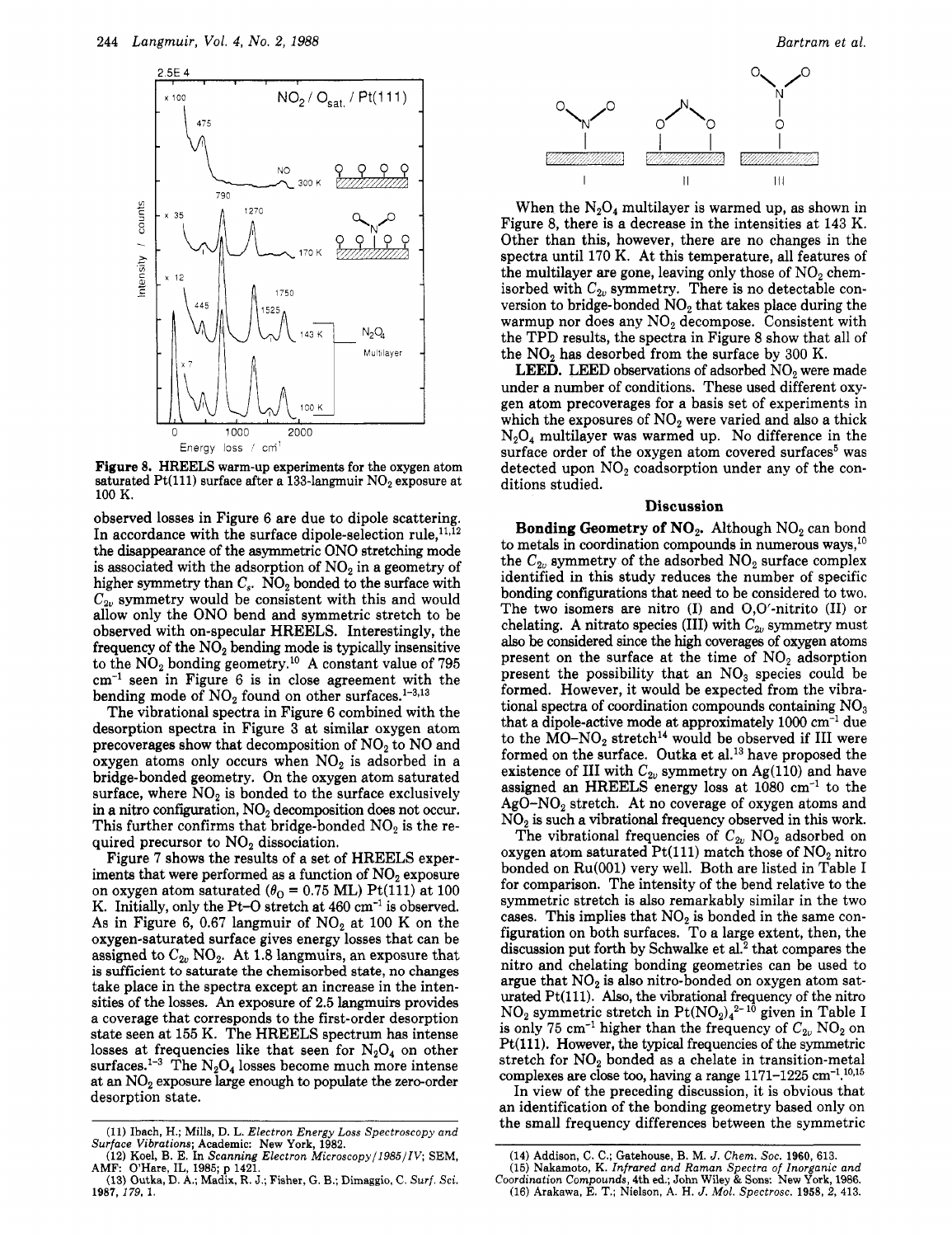stretches of nitro and chelating  $NO<sub>2</sub>$  ligands in transition-metal coordination compounds cannot be an unambiguous one. From the standpoint of steric hindrance and  $NO<sub>2</sub>$  coverage, however, the nitro species is a strong assignment. I certainly takes up less room on the surface than II. The established chemical preference of Pt(111) to adsorb  $NO<sub>2</sub>$  in a bridge-bonded geometry<sup>1</sup> suggests that an ensemble of Pt atoms large enough to adsorb II should instead adsorb bridge-bonded  $NO<sub>2</sub>$ . The adsorption of II would also require the unreasonable "total site" occupancy of greater than 1 ML for the  $NO<sub>2</sub>$  saturation coverage of 0.15 ML (effectively 0.3 ML considering the bidentate nature of II) coadsorbed with the oxygen atom saturation coverage of 0.75 ML.

The assignment of nitro-bonded  $NO<sub>2</sub>$  is further supported by the intensity of the ONO bend relative to the intensity of the ONO symmetric stretch. The perpendicular displacement of nonbonded oxygen atoms in I during <sup>a</sup> bending vibration should contribute to <sup>a</sup> dynamic dipole that is quite large and therefore an energy loss that is more intense than that for II. Of course this argument needs a reference HREELS spectrum of chelating  $NO<sub>2</sub>$  bonded to <sup>a</sup> surface to be convincing. Such <sup>a</sup> species has recently been identified by us on  $Au(111).$ <sup>3</sup> The intensity of the bending mode relative to the symmetric stretch is indeed noticeably less than the same modes of  $C_{2\nu}$  NO<sub>2</sub> adsorbed on oxygen-saturated Pt(lll). Also, the symmetric stretching frequency for the chelating species is 1180 cm'1. This is in close agreement with the symmetric stretching frequency of  $NO<sub>2</sub>$  coordinated as a chelate in transitionmetal complexes.10,16 Therefore, I and II have unique vibrational spectra that can be used to distinguish one from the other.

No evidence of other vibrational modes due to impact scattering was found in the off-specular HREELS spectra of  $NO<sub>2</sub>$  adsorbed on the oxygen atom saturated  $Pt(111)$ surface. This implies that the  $NO<sub>2</sub>$  asymmetric stretching frequency may be very close to the frequency of the symmetric stretch at 1270 cm'1. The possible near degeneracy of these two modes may be expected since the frequency difference between the two stretching modes of nitro-coordinated  $NO<sub>2</sub>$  in transition-metal complexes is typically less than 100  $\rm cm^{-1}.10,15$ 

Adsorption Kinetics. An important result of this work is the finding that even at high oxygen atom precoverages  $NO<sub>2</sub>$  is adsorbed with a high probability and with a reasonably strong chemical bond. The sticking coefficient of unity below <sup>170</sup> K that is insensitive to the coverage of both oxygen atoms and  $NO<sub>2</sub>$  suggests the possibility that a metastable  $NO<sub>3</sub>$  precursor species may play a role in the efficient uptake of  $NO<sub>2</sub>$  on the oxygen-precovered surface. However, this species was not observed with HREELS. The fact that only <sup>a</sup> small saturation coverage of 0.15 ML of  $NO<sub>2</sub>$  can be attained for the chemisorbed state on the oxygen atom precovered surface lends stoichiometric support to the determination that a stable  $NO<sub>3</sub>$  is not formed on the surface.

The coverage of irreversibly adsorbed  $NO<sub>2</sub>$  is determined by the oxygen atom coverage and decreases linearly as the oxygen coverage goes up. The total chemisorbed  $NO<sub>2</sub>$ coverage might have the same dependence on oxygen atom coverage if it was not for the adsorption of  $NO<sub>2</sub>$  in a nitro-bonded geometry. This bonding configuration keeps the  $NO<sub>2</sub>$  uptake from going to zero on the oxygen atom saturated surface and contributes to the amount of reversibly adsorbed  $NO<sub>2</sub>$  being essentially constant with oxygen atom coverage.

Even though the surface bond is weak at <sup>11</sup> kcal/mol, nitro-bonded  $NO<sub>2</sub>$  is not incorporated into the multilayer.



**Figure 9.** Schematic potential energy curves for the  $Pt(111)$  $\mu$ -N,O-nitrito surface complex (bridge-bonded NO<sub>2</sub>),<sup>1</sup> its decomposition products, and the  $Pt(111)$  nitro surface complex (nitro-bonded  $NO<sub>2</sub>$ ) in the presence of oxygen atoms on  $Pt(111)$ .

This follows <sup>a</sup> thermodynamic reasoning that has been applied previously to explain the behavior of  $NO<sub>2</sub>$  adsorbed on clean Pt(111).<sup>1</sup> Nitro-bonded NO<sub>2</sub> is a true chemisorbed species with <sup>a</sup> well-defined bonding geometry.

Desorption from the Multilayer. The existence of a metastable, short-lived  $NO<sub>3</sub>$  species formed from the decomposition of  $N_2O_4$  to  $NO_2$  on the oxygen-saturated surface when heated during TPD could explain the  $NO<sub>2</sub>$ first-order desorption peak at <sup>155</sup> K from <sup>a</sup> state that has a vibrational spectrum clearly that of  $N_2O_4$ . The amount of  $N_2O_4$  associated with this state is about 0.25 ML. More importantly, this means that  $0.5$  ML of  $NO<sub>2</sub>$  would be available from this state. This amount of  $NO<sub>2</sub>$  approaches the one-to-one correspondence with the oxygen atom coverage of 0.75 ML that might be expected if the formation of an  $NO<sub>3</sub>$  transient was favorable. This is a reasonable possibility in view of  $NO<sub>2</sub>$  desorption from the  $N_2O_4$  multilayer present on Pt(111) saturated with bridge-bonded  $NO<sub>2</sub>$ . For this case, desorption from the initial  $N_2O_4$  monolayer takes place with zero-order kinetics since no oxygen atoms are available and metastable  $NO_3$ cannot be formed. The presence of two zero-order desorption states shown in Figure <sup>5</sup> must be the result of <sup>a</sup> slight energetic difference between  $NO<sub>2</sub>$  desorption from a  $N_2O_4$  layer that is on top of another  $N_2O_4$  layer and  $NO_2$ desorption from a  $N_2O_4$  layer that is on top of a bridgebonded NO<sub>2</sub> layer.

Adsorption Geometry Requirements for Dissociation. In Figure 9, schematic potential energy diagrams for each of the three states in which  $NO<sub>2</sub>$  is known to exist on Pt(lll) are placed on the same reaction coordinate with zero energy being referenced to gas-phase  $NO<sub>2</sub>$ . Although qualitative in shape they are quantitative in depth, using data from this work and ref 1. For the purpose of this discussion, the curves' crossing points adequately illustrate the influence of kinetic barriers on the observed behavior of  $NO<sub>2</sub>$  on clean and on oxygen-covered Pt(111). The curves are used to discuss the dependence that  $NO<sub>2</sub>$  dissociation has on its adsorption geometry. As such, the role of bridge-bonded  $NO<sub>2</sub>$  as the necessary precursor to dissociation on the  $Pt(111)$  surface is emphasized.

Previous work<sup>1</sup> has shown that at low coverages molecular adsorption of  $NO<sub>2</sub>$  at 100 K on clean Pt(111) is followed by complete dissociation at <sup>170</sup> K to yield oxygen atoms and NO. The potential energy curve for these products has <sup>a</sup> well depth of <sup>46</sup> kcal/mol and is represented by curve A in Figure 9. The well-depth for oxygen atoms and NO is diminished continuously with increasing NO and oxygen atom coverage until  $\theta_{\text{O+NO}} = 0.5$  ML. It is at this point that <sup>a</sup> constant well depth of <sup>32</sup> kcal/mol is reached (curve B) and  $NO<sub>2</sub>$  desorption becomes com